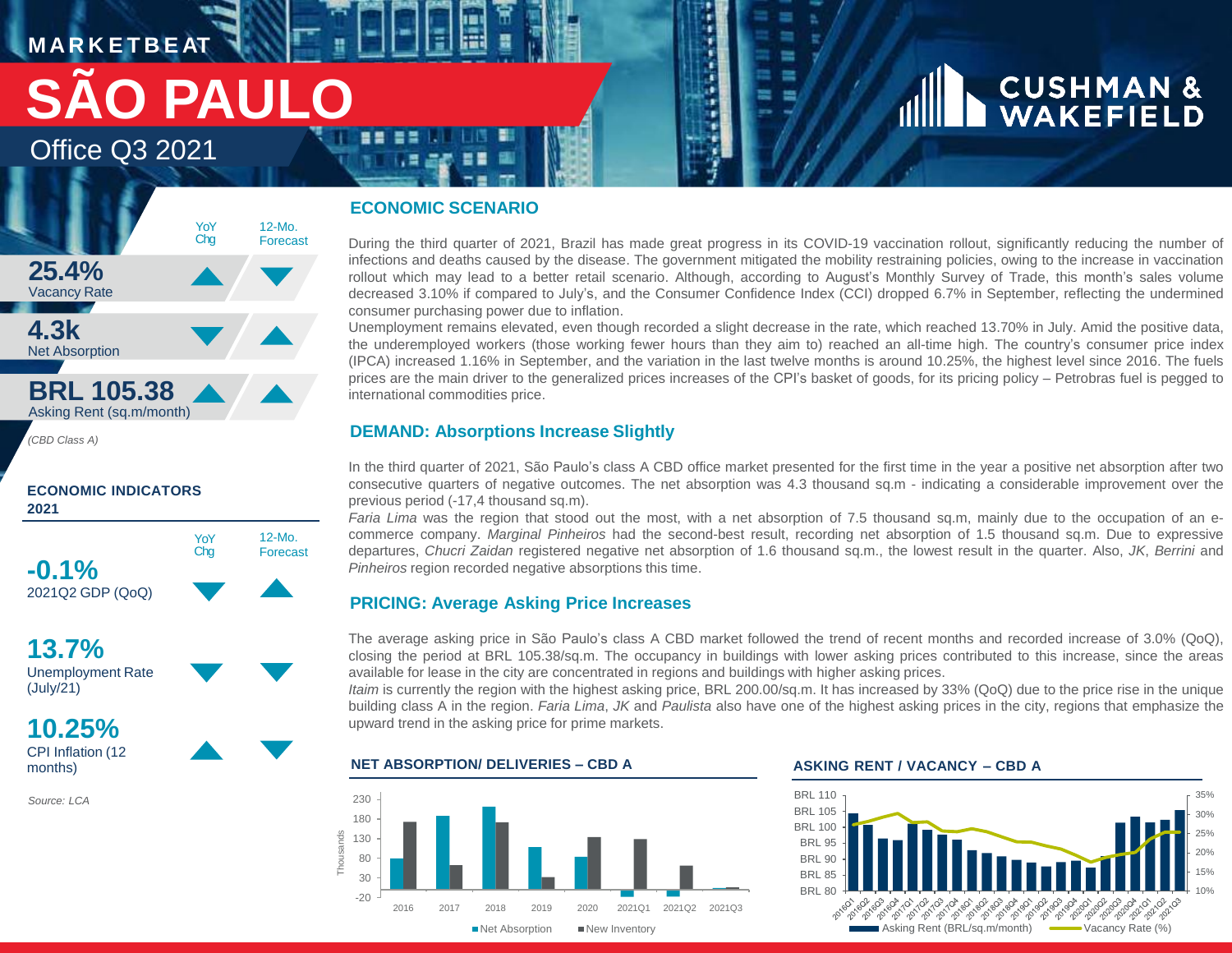# **M A R K E T B E AT** Office Q3 2021 **SÃO PAULO**



## **Market Overview**

The third quarter of 2021 demonstrated signs of recovery in real estate market activity, with several companies gradually returning to offices after a long period of home office. A gross absorption of 13,2 thousand sq.m was registered. It was absorbed more than two times compared with last quarter, with *Faria Lima* region being the main responsible for this outcome. The city's vacancy rate remained stable and closed the quarter at 25.41%.

*Pinheiros* was the region that presented the highest increase in the vacancy rate - 2.5 p.p. (QoQ) - closing at 23.6%, mainly due to the delivery of Dynamic Faria Lima building, which increased the available area in the region. *Santo Amaro* and *Marginal Pinheiros* are currently the regions with the highest vacancy rates, 61.9% and 41.1% respectively. On the other hand, *Itaim*, *JK* and *Vila Olímpia* are the only regions with a vacancy rate lower than 15%.

# **Pipeline**

In the third quarter of 2021, São Paulo's office market received 5,649 sq.m of new completions. The new inventory was concentrated in *Pinheiros* region, from Dynamic Faria Lima building. It was the quarter with the lowest volume delivered in the year. However, it is still expected by the end of the year 13,395 sq.m of new inventory in the *Paulista* region.



# **SUBMARKET COMPARISON**

CBD Marginal Pinheiros Chucri Zaidan Itaim Bibi Pinheiros JK Chác. Sto Antônio Paulista Vila Olímpia ● Santo Amaro Faria Lima  $\bullet$ Berrini

\*The vacancy rate was calculated and established by Cushman & Wakefield, which consider the effective occupation at 25.4%. While the commercial vacancy rate considering tracked leases in São Paulo CBD class A closed out the third quarter at 19.7%.

**CUSHMAN &**<br>WAKEFIELD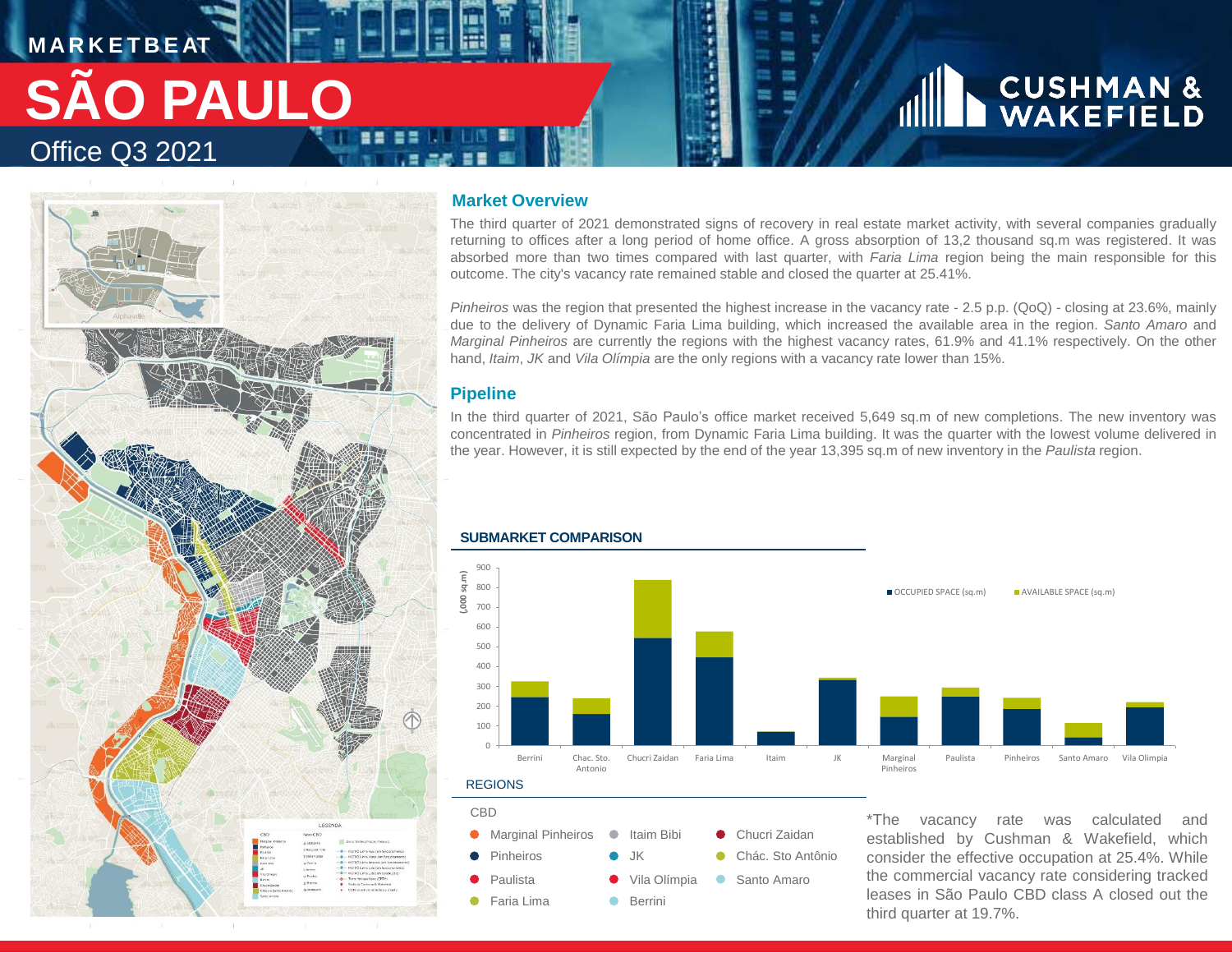# **M A R K E T B E AT** Office Q3 2021 **SÃO PAULO**

# Leasing Activity – 2021Q3 **Heat Map - 2021Q3**



The chart above shows the concentration of transactions in São Paulo's CBD regions. In the third quarter of 2021, the highlight was the *Faria Lima* region, with a total of 44,144 sq.m leased. In second place was *Berrini* with a total of 11,427 sq.m, followed by *Vila Olímpia* with 5,861 sq.m and *JK* with 5,856 sq.m leased.

# **CUSHMAN &**<br>WAKEFIELD



The heat map illustrates the total area transacted in the third quarter of 2021 by region. With more than 44 thousand sq.m leased, the *Faria Lima* region demonstrated a high demand in the market. Also, it is possible to notice the positive activity in the region of *Itaim* and *Pinheiros*, due to the growth of leases in several buildings in these regions.